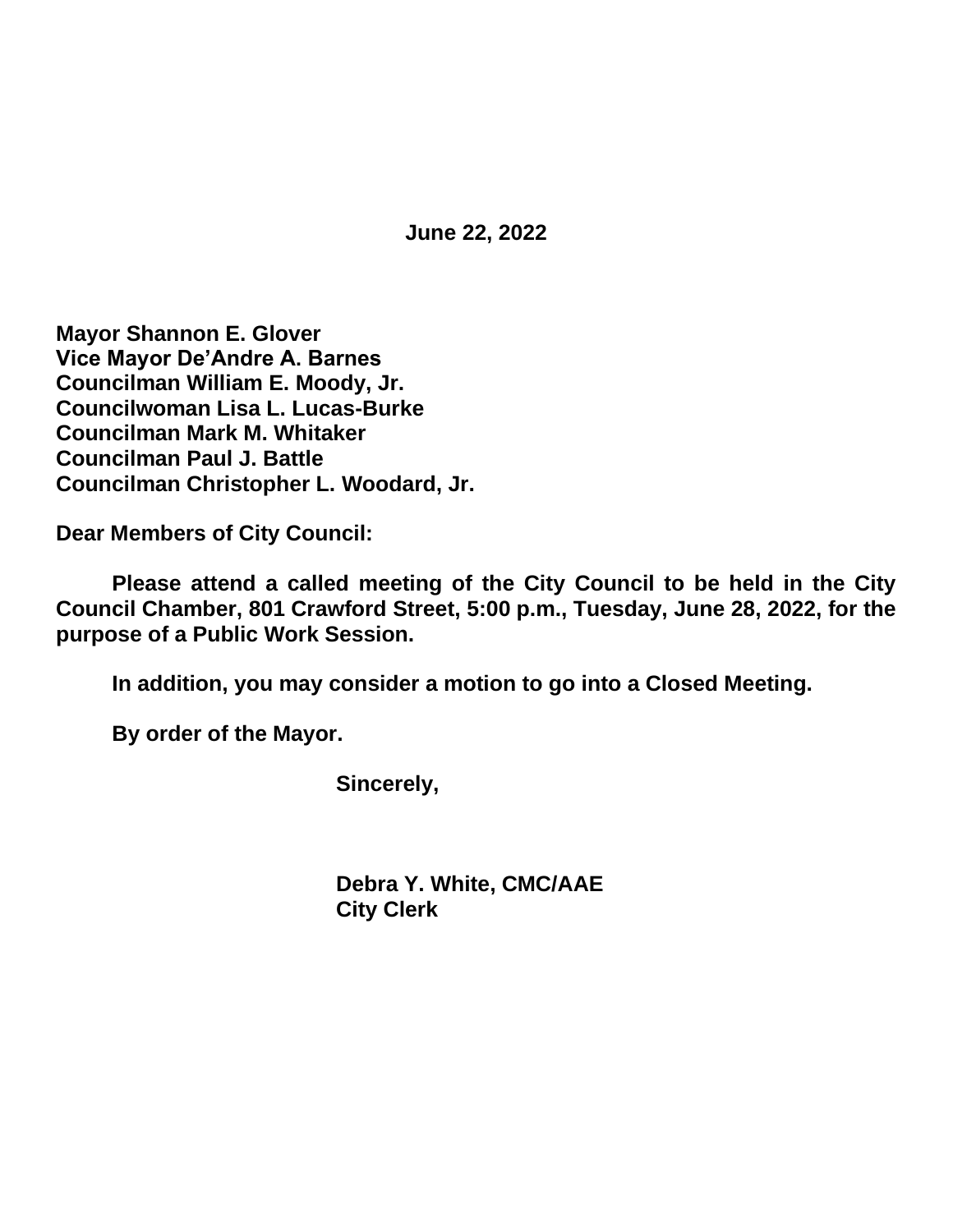**Portsmouth City Council Public Work Session Tuesday, June 28, 2022 5:00 p.m.**

- **1. [Legacy Retirement System Update](https://www.portsmouthva.gov/DocumentCenter/View/12594/June-28-2022-Council-Briefing-FINAL)**
- **2. [Legislative Update](https://www.portsmouthva.gov/DocumentCenter/View/12595/2022-State-Legislative-Initiatives-Presentation---Final-Report--Revised)**
- **3. City Manager's Report/Report Backs**
- **4. City Council Liaison Reports**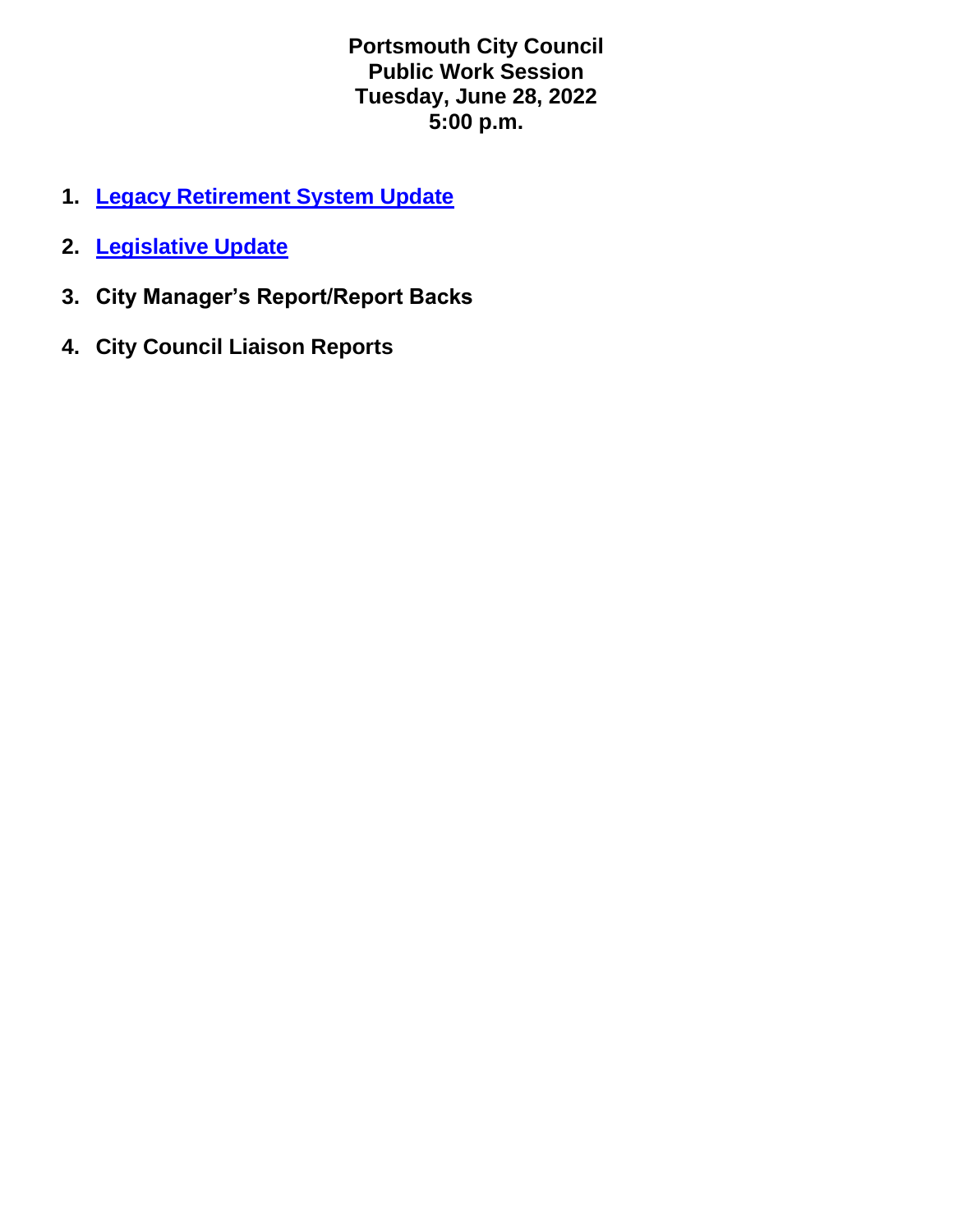

# C I T Y C O U N C I L A G E N D A

**Tuesday, June 28, 2022 - 7:00 p.m. City Council Chamber 801 Crawford Street, 6th Floor, Portsmouth, Virginia**

#### **CALL TO ORDER**

**INVOCATION - Pastor Robert Lee, Collinswood-Agape Baptist Church**

**PLEDGE OF ALLEGIANCE** 

**ROLL CALL**

**[MINUTES](https://www.portsmouthva.gov/DocumentCenter/View/12559/City-Council-Minutes) (**Roll Call)

#### **\*CITY COUNCIL RULES REQUIRE A LIMIT OF UP TO FIVE (5) MINUTES TO SPEAK\***

#### **CITY MANAGER'S REPORT**

**22-191** Adoption of an ordinance to amend Section 10-93 of Chapter 10 of the Code of the City of Portsmouth, Virginia (2006), as amended, to change the voting location for Precinct Number 5 from the Hampton Roads Community Health Center to the Charles A. Fisher Memorial Academy, located at 1725 Green Street, and to formally change the name of Precinct Number 5 to "Charles A. Fisher Memorial Academy". (Roll Call Vote)

**[Executive Brief and documentation](https://www.portsmouthva.gov/DocumentCenter/View/12560/22-191-CMR-and-documentation) [Ordinance](https://www.portsmouthva.gov/DocumentCenter/View/12561/22-191-Ordinance)**

- **22-192** Adoption of an ordinance to amend Section 10-96 of Chapter 10 of the Code of the City of Portsmouth, Virginia (2006), as amended, to change the voting location for Precinct Number 10 from the Port Norfolk Recreation Center to the Mount Hermon Preschool Center, located at 3000 North Street, and to formally change the name of Precinct Number 10 to "Mount Hermon Preschool Center". (Roll Call Vote) **[Executive Brief and documentation](https://www.portsmouthva.gov/DocumentCenter/View/12597/22-192-CMR-and-documentation) [Ordinance](https://www.portsmouthva.gov/DocumentCenter/View/12563/22-192-Ordinance)**
- **22-193** Adoption of an ordinance accepting a grant in the amount of \$584,189 from the Virginia Department of Criminal Justice Services and appropriating said funds in the FY 2023 Grants Fund to provide funding to operate local probation and pretrial services in the City of Portsmouth. (Roll Call Vote) **[Executive Brief and documentation](https://www.portsmouthva.gov/DocumentCenter/View/12564/22-193-CMR-and-documentation) [Ordinance](https://www.portsmouthva.gov/DocumentCenter/View/12565/22-193-Ordinance)**
- **22-194** Adoption of an ordinance accepting Jail Diversion funding in the amount of \$50,451 from the Virginia Department of Behavioral Health and Developmental Services and appropriating said funds in the FY2023 Behavioral Healthcare Service Fund to assist with diverting individuals with mental health issues from incarceration for misdemeanor offenses. (Roll Call Vote) **[Executive Brief and documentation](https://www.portsmouthva.gov/DocumentCenter/View/12566/22-194-CMR-and-documentation) [Ordinance](https://www.portsmouthva.gov/DocumentCenter/View/12567/22-194-Ordinance)**